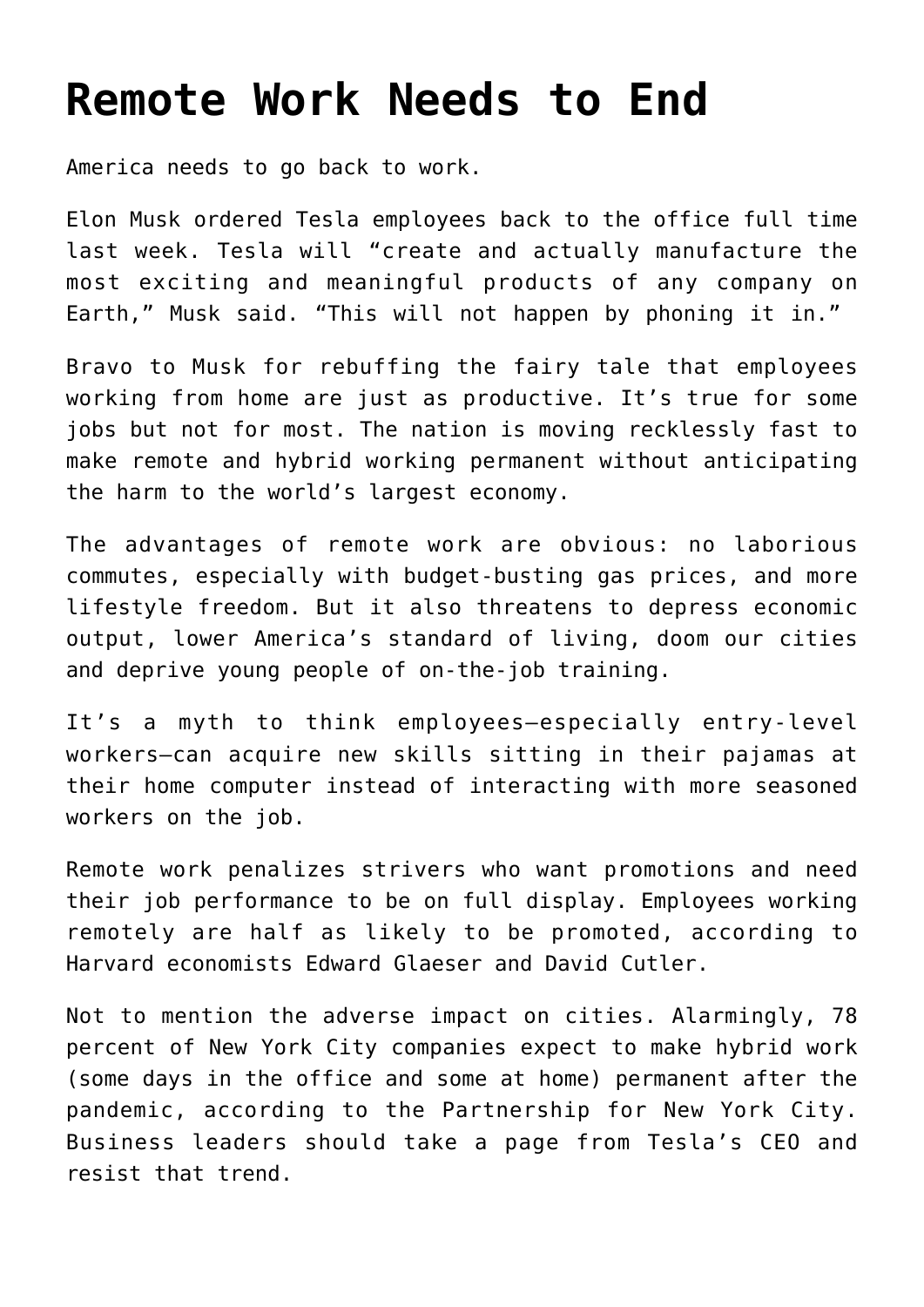Commercial real estate values here plummeted in 2022, resulting in less tax revenue to pay for city services like cops and firefighters.

Cities cannot bounce back from the pandemic until office workers return, spending money in restaurants, retailers, shoeshine stands, and after-hours bars. New York office workers used to spend \$15,000 a year on average at businesses near their place of work. Now businesses are shuttered.

Workers demanding freedom from the office often sound selfcentered and uninformed. Over 1,000 Apple employees signed an open letter declaring that "office-bound work is a technology from the last century," and "commuting to the office, without an actual need to be there, is a huge waste of time."

Sorry. Working together in an office fosters innovation, according to Glaeser and Cutler. Working remotely discourages collaboration and information sharing, according to a study of Microsoft employees.

Despite the negative impact on productivity, many employers are caving. Blame the current tight job market. An astounding 54 percent of employees working from home say they'd look for another job if forced to go into the office, according to Gallup. That will change when the economy slows.

But in the long term, the push to make work remote is one manifestation of the political attack on America's strong work ethic.

Democratic California Rep. Mark Takano has introduced a bill, endorsed by the Congressional Progressive Caucus, to reduce the work week to 32 hours. Americans should not have to return to "the old normal" after the pandemic, he said.

Joe O'Connor, head of the nonprofit Four Day Work Week Global argues "there's no correlation between working more hours and better productivity." That's laughable.